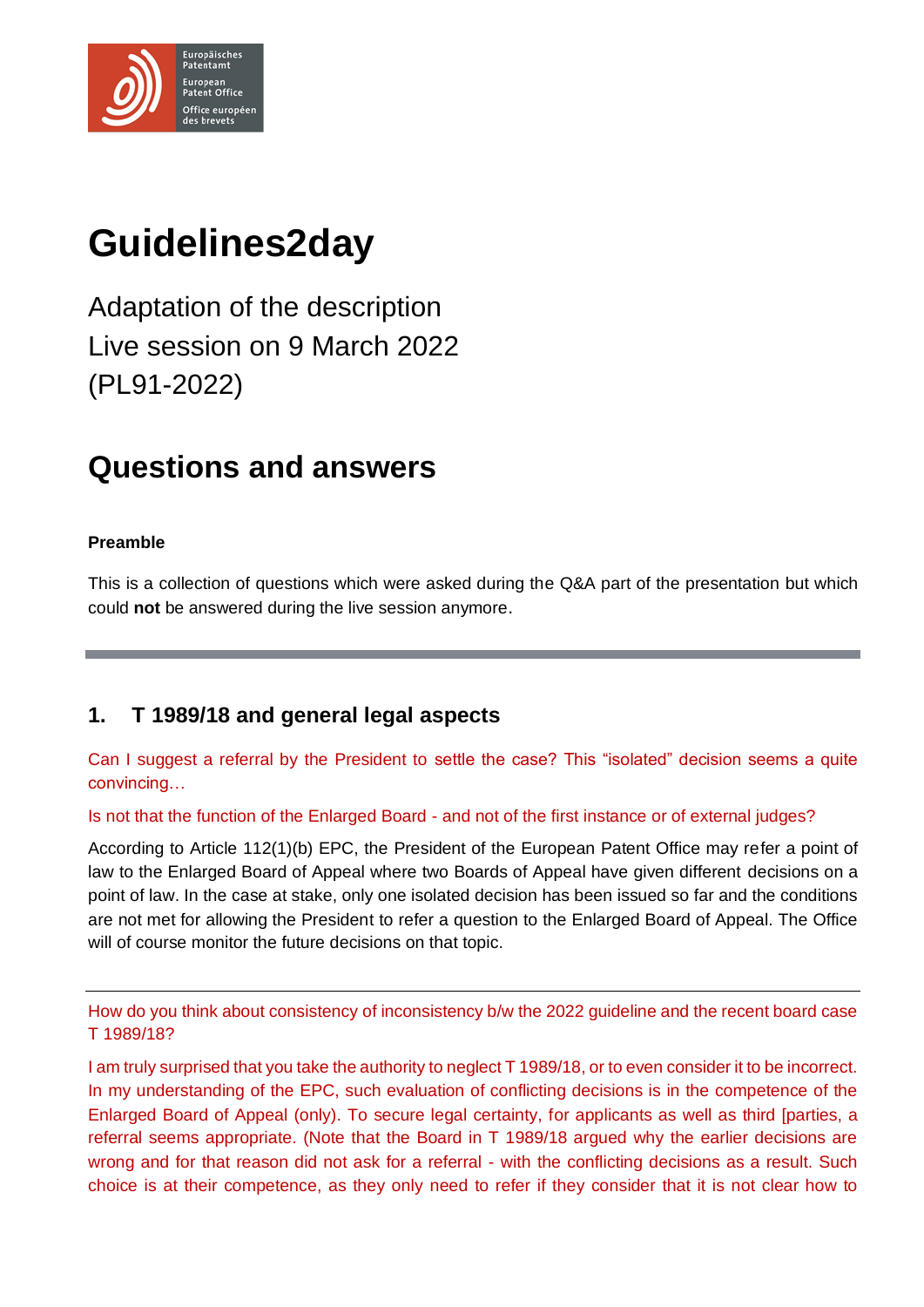interpret the law - so, they DO consider it clear and unambiguous). I expect that many applicants/representatives will refer to T 1989/18 in the near future, as long as there is no absolute settlement of the situation by the competent authority - the Enlarged Board.

T1989/18 is seen in the context of the previous and later decisions relating to the application of Article 84 EPC on the adaptation of the description to the claims which clearly laid down that those embodiments which are no longer supported by the claims must either deleted or earmarked as not falling with the claimed subject matter. In addition, for example in decision T 1024/18 of 1 March 2022, Board of Appeal 3.2.06 in a five-member composition explicitly disagrees with the recent decision T 1989/18, by explaining that Art. 84 EPC covers three distinct requirements on claims, namely their clarity, their conciseness and their support by the description. The criterion that the claims be "supported by the description" is not in any way subordinate to the requirement of "clarity" of the claims but is a requirement of its own (as is conciseness of the claims) (reason 3.1.7 T1024/18).

I heard earlier about a second decision going in the same direction of T 1989/18. Can someone supply the reference to that decision?

The Office is not aware of a second decision of the Board of Appeals supporting the interpretation given in T1989/18.

T 1989/18 may not be a one-off and hence is not to be ignored in my eyes. Existence of previous decisions going in another direction does not exclude that the case law may change...

The case law may indeed change, and this is the reason why the Office is and will keep monitoring the decisions issued by the Boards of Appeal on that topic.

The EPC nowhere says that the description and the claims must be 1:1 corresponding. It just says that the claims must be supported by the description. Thus, there may be more.

Could you cite where in the EPC is the legal basis for a prohibition of reciting embodiments as clauses?

The requirement results from the interpretation given to Article 84 EPC in the established case law. For example, a recent decision T 1024/18 points out that according to long established case law of the Boards of Appeal, the requirement that the "claims shall be supported by the description" according to Art. 84 EPC has been interpreted as requiring the entirety of the description to be consistent with any claims found to meet the requirements of the EPC.

Does this inconsistency practice in the EPO align with the practices of other EPC member states?

The EPO is applying the provisions of the EPC as interpreted by the Boards of Appeal of the EPO. National legislations of the EPC member states are adopted by national legislators.

I am sorry, if the UK court has an issue, it could be solved by UK legislation and case law, e.g. the national law/case law can define how the file wrapper is used, as e.g. in NL (where the file wrapper can be used to prevent that equivalents which have been abandoned can still be used based on claim interpretation alone).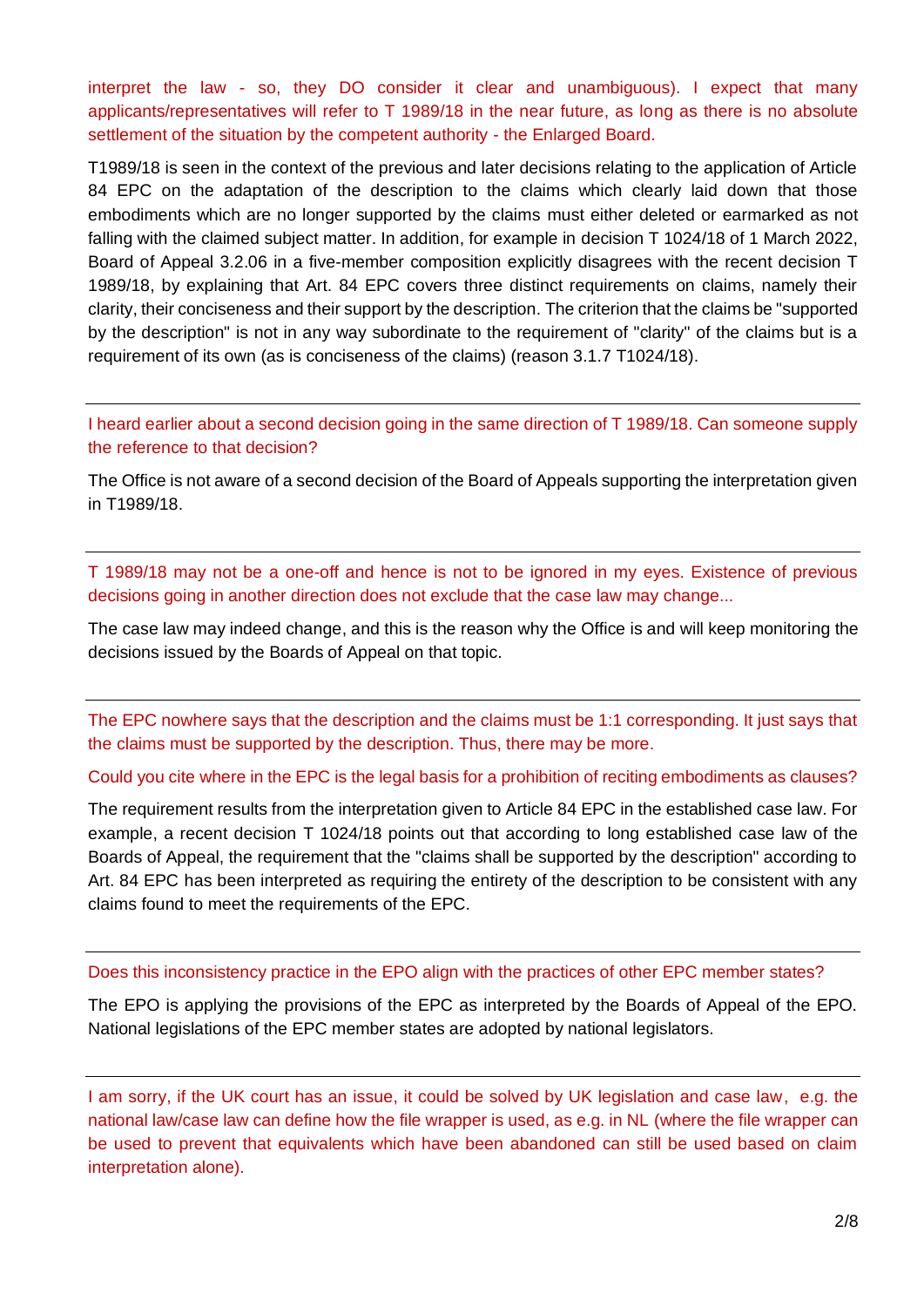For example, decision T1024/18 contemplates post grant national proceedings relating to European patents by stressing the relevance of the adaptation of the description in the context of Art. 69(1) EPC, according to which the description is also to be considered when interpreting the claims. Inconsistencies between the claims and the description could thus be the source of diverging interpretations as regards the scope of the claims. Thus, the support requirement of Art. 84 EPC also serves the aim to ensure legal certainty for national post-grant proceedings (as do the requirements of clarity and conciseness).

For national patents granted by National Patent Offices, see previous reply.

#### Isn't this entire discussion about requiring the description to be supported by the claims?

Article 84 EPC requires that the claims shall be supported by the description**.** 

In my eyes the claims are to be self-consistent, i.e. to be read and understood by themselves. The boundaries of the claims are defined in the claims themselves, not in the description. The adaptation of the description should not "block" otherwise allowable application claims. What do you think about this point of view?

The claims shall be clear but also supported by the description. There is no contradiction between these requirements. However, embodiments which are not directly claimed but fall within the scope of the claimed subject matter may be referred to for instance before national jurisdictions.

Has any consideration been made of the additional cost to applicants of making these changes during prosecution, when in fact there is little historical issue with descriptions containing embodiments clearly not falling within the scope of the claims? Surely if it is clear to the ED what embodiments fall outside of the scope of the claims, why would this cause issues at any point after grant? Surely the same view would be taken in post grant proceedings and such embodiments would then not be used to infer any limitations on the claims?

The Office is aware of the extra efforts for both the applicants and the examining division for ensuring that the description is adapted to the claims. However, this requirement derives from the EPC (Article 84 EPC) to which the EPO is bound and ensures that patents granted by the EPO are of high quality. Competitors contemplating a possible entry into the market may rely on them.

This discussion has concentrated on inconsistencies. Is it not inconsistent to equate (1) a requirement that the claims are to be supported by the description, with (2) a requirement that the description is to be adapted to the claims?

According to Article 84 EPC, the claims must be supported by the description. This means that when the description is not aligned with the claims, it must be adapted to the claims.

# **2. Opposition**

Could you comment on the "responsibility" aspect in an opposition case. What if the opponent requests an amendment and this is not accepted by the Proprietor?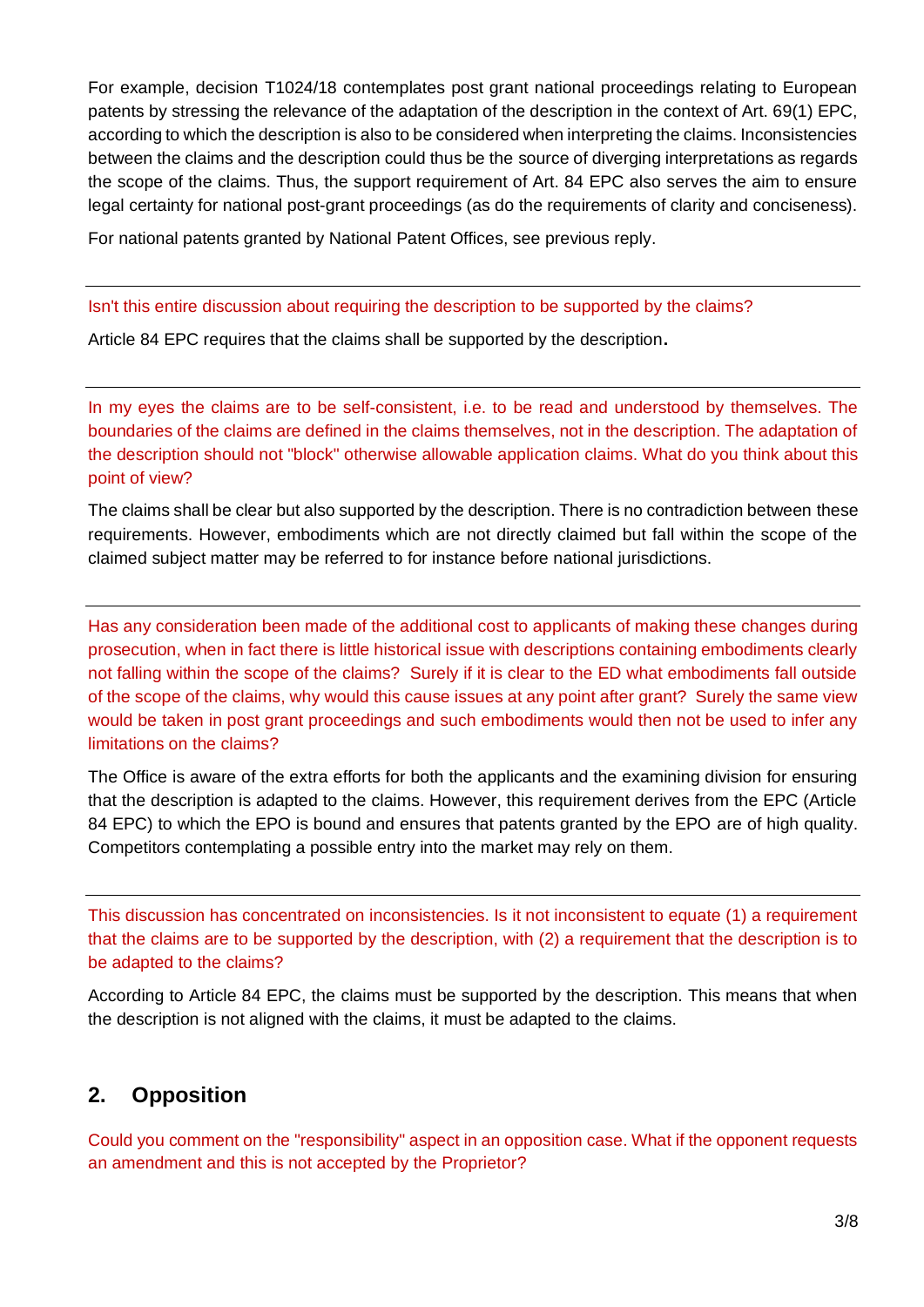Opposition proceedings, by definition, comprise more than one party. Both parties have a right to comment on any adaptation of the description. It is the proprietor's responsibility to adapt the description to any amended claims.

# **3. Examination**

#### How often does an inconsistency between the claims and description actually end up being a problem?

In many cases applicants adapt the description when an allowable set of claims has been identified and when requested to do so by the examiner. In a handful of cases per year examiners need to send a second communication when the adaptation was not or only incompletely done. In rare cases, maybe less than once a year, no agreement can be reached in the written procedure and the applicant is summoned to oral proceedings only dedicated to adaptation of the description. In most cases thereof an agreement will be reached before the date of the oral proceedings.

Is a harmonised approach expected throughout the EPO, or will it as usual differ from examiner to examiner?

The Guidelines concerning adaptation of the description have been revised with the aim to better explain when and how the description needs to be amended. In addition, internal harmonisation activities are taking place.

If my claim says "racing car", that claim is supported as soon as the description mentions such a racing car, but also if it mentions airplanes.

As concerns inconsistencies between the claims and the description, the embodiment relating to the airplane is acceptable as long it is clear that there is the claimed racing car on that airplane.

When during the prosecution no amendments are made to the claims and a A94(3) communication is received only asking the applicant to adapt the description, this means that a review on the description shall still be made?

There are sometimes cases where the description cites broader embodiments than the original claims. This requires amendments. Sometimes it may also happen that examiners send out a sort of standard text to the applicant not considering the claims are in their original form and that no amendments are required. In any case, before a grant the description should be reviewed for other deficiencies, such as incorporation of prior art (F-III, 8.), statements relating to the spirit of the invention and similar (F-IV, 4.4)

It is up to the applicant what he considers to be relevant to add to the description, not to an examiner as long as it is not violating an EPC requirement.

Yes, as long it is not violating the EPC, which includes Article 84 EPC and which in turn requires the claims and the description to be consistent.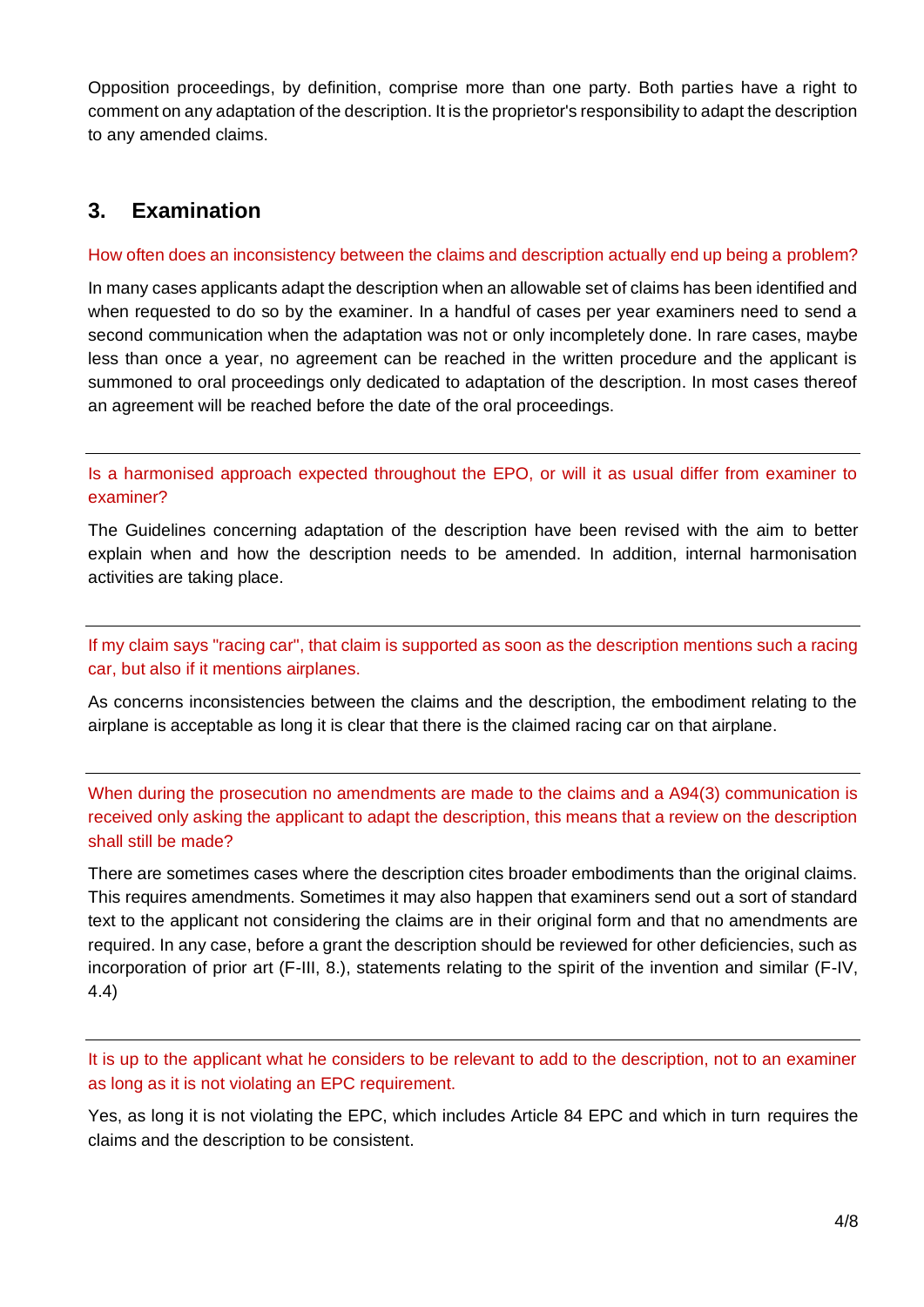### **4. How to adapt**

If there are no identified inconsistencies, e.g. optional features that are now mandatory, is there still legal basis for an Examiner to require the addition of a sentence like: "The invention is defined by the claims".

If there are no inconsistencies between the description and the claims adding a sentence of "The invention is defined by the claims" does not seem necessary. There may be situations in which adding such a sentence, in particular after amendments/deletions to the description, may improve readability.

Instead of marking with "not according to the invention" is it still allowed to use the term "disclosed herein"

The term "disclosed herein*"* is an ambiguous expression similar to "disclosure", "example", "aspect" and does not clearly mark a non-inventive embodiment as such, see F-IV, 4.3(iii).

**I**s the statement "according to the disclosure" sufficient to mark that the embodiment is no longer "according to the invention". Further, PCT description written by US attorneys frequently write "according to the disclosure". Should you then change it to "according to the invention" so that at the end of the proceedings, one can add "according to the disclosure" in case an embodiment should be excluded?

The term "according to the disclosure*"* is an ambiguous expression similar to "disclosure", "example", "aspect" and does not clearly mark a non-inventive embodiment as such, see F-IV, 4.3(iii). For this reason, the approach outlined in the question cannot be used.

Art. 52(1) EPC suggests that an invention is not necessarily new or does not necessarily involve an inventive step. However, if the word "invention" is used in the description, is this nevertheless to be understood as a reference to the matter for which protection is sought?

Yes, it will be.

The theory being "adaptation of the description" is clear but putting it into practice is far from straightforward in many cases.

For this reason, the respective section of the Guidelines was revised in order to provide more guidance to the applicants and examiners.

What if an embodiment partially falls within and partially outside of the scope of the claims? Should the embodiment be marked as out of the scope of the claims in its integrity?

If this embodiment can be delimited versus the independent claims, the part outside the scope of the claims needs to be marked as such. If it cannot be delimited the entire embodiment needs to be marked as not being according to the invention.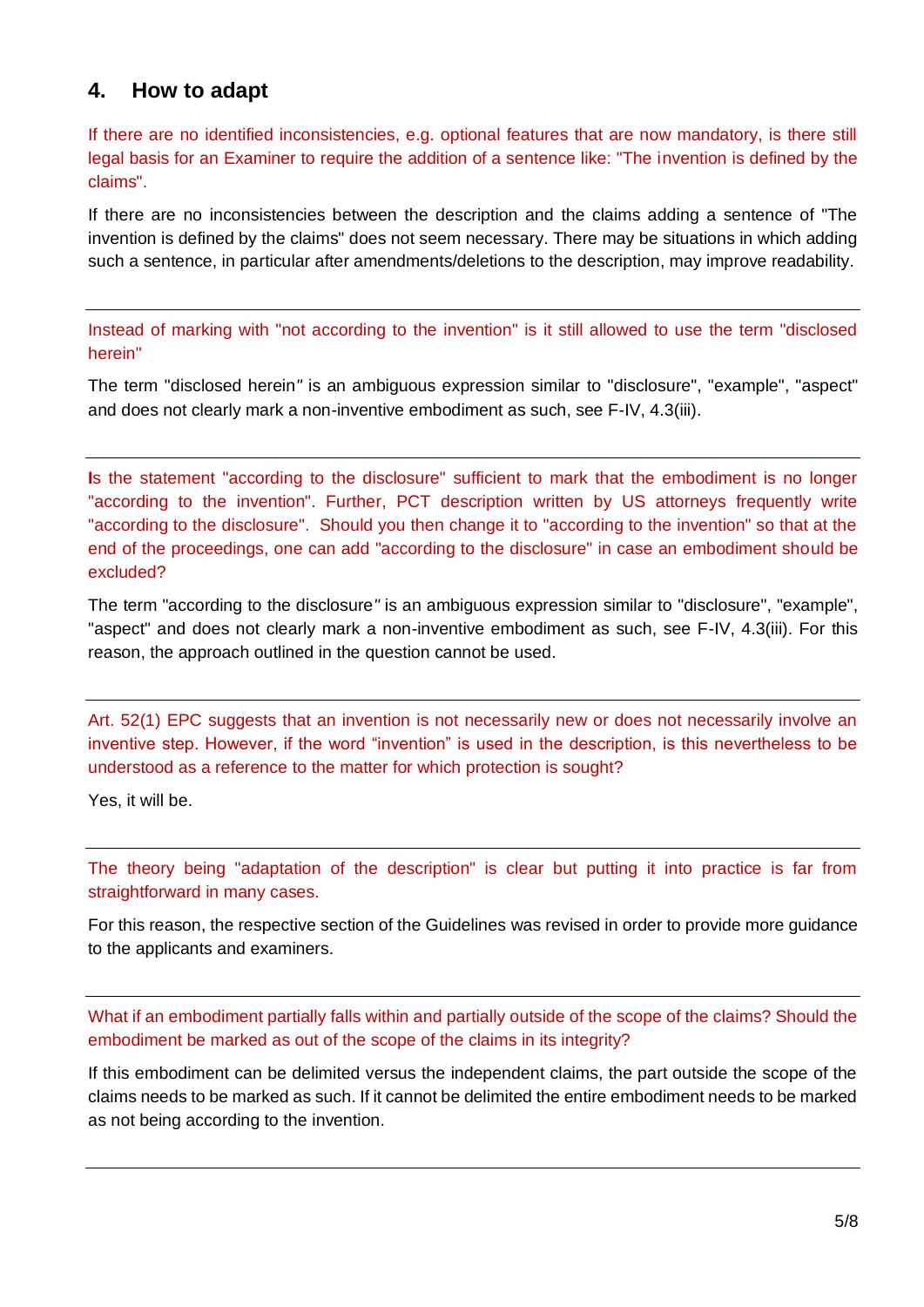Should the title be also adapted when, for example, a process and a device were originally claimed but the final set of claims only contains one of those subject-matter?

The title will be amended by the division, if necessary.

If features from an embodiment in the description clearly fall within the subject matter of the claims, but other features of that embodiment fall outside of the claims, can the description be rewritten to add a further embodiment only containing the subject matter that falls within the claims (excluding those features outside of the claims)?

This is a way of adapting the description. The embodiment falling outside the claims then needs to be deleted our marked accordingly.

Is it possible to specify that an embodiment does not fall within the scope of the claims but is equivalent to the claimed invention? If an equivalent embodiment (i.e. under doctrine of equivalents) needs to be specifically excluded completely and not referred to as equivalent, perhaps this could exclude it being caught as an infringement (under the doctrine of equivalents).

Article 2 of the Protocol on the Interpretation of Article 69 EPC governs the interpretation of the extent of protection conferred by a European patent by equivalents. It applies for granted patents and is left to national courts and therefore is outside the examination procedure.

Granted claim 1: A+B+C+D, original Fig. 1 and original claim 1 are broader: A+B+C. Is the embodiment of Fig. 1 inconsistent and does it need to be marked?

Yes.

In a summary of the invention, there is written [01] In an embodiment, feature A is part of the device. [02] In an embodiment, feature B is part of the device. The amended claim mentions that the device includes features A and B. Should the description be amended to delete the wording "in an embodiment"?

Amending the description as suggested above will not rectify any discrepancy between the claims and the description, see F-IV, 4.3(iii) and the section relating to the terms "disclosure", "example", "aspect" or similar.

#### **5. Oral Proceedings**

Is it necessary to check for inconsistency and final adaptation of the description take place during the oral proceedings before ED?

The purpose of an oral proceedings is to bring the case to a close. Consequently, the applicant needs to be prepared to adapt the description during the oral proceedings in the case an allowable set of claims has been identified.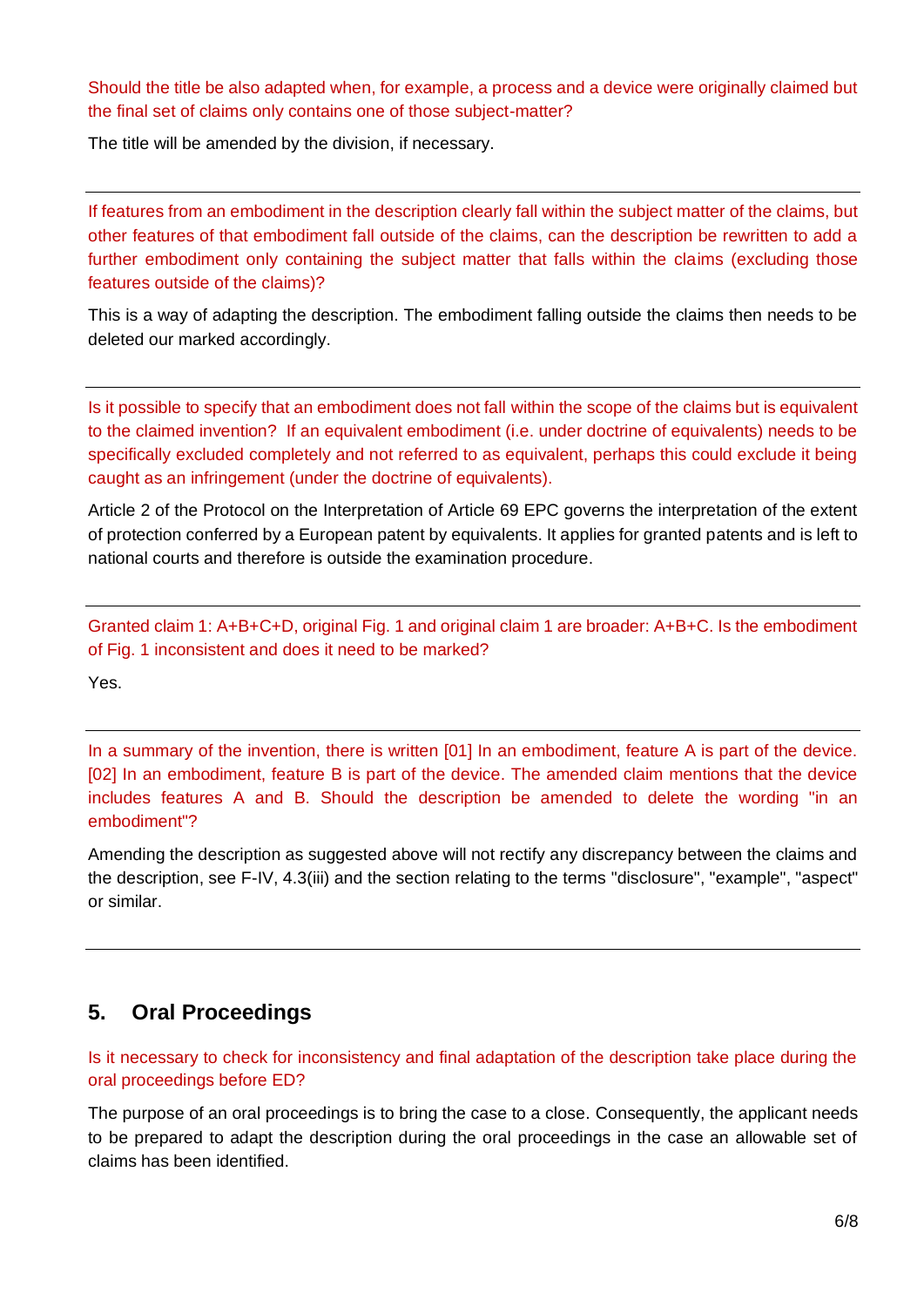### **6. General**

#### Could you explain why a generic disclosure is not acceptable?

If a generic disclosure is broader than the independent claims it creates an inconsistency between the description and the claims and thus needs to be amended by deletion of marking. The independent claims need to be the most generic disclosure of the invention.

## **7. Time aspect**

Thorough examination of the adaptation is very good. Are all parties aware that this cannot come without extra time investment from the side of examiners? I am particularly thinking of descriptions of hundreds of pages.

The Guidelines with respect to adaptation of the description have been amended to give more guidance to applicants and examiners alike. The practice of the EPO has not changed. Therefore, the new Guidelines are not expected to result in more work for applicants and examiners, to the contrary, it is expected to lead to a more efficient procedure.

Will the divisions make sure that the description is appropriately adapted if there are hundreds of pages, e.g. in the field of biotechnology, and if so, how? I do not think that it is justifiable to grant a patent without checking that the adapted description is indeed in conformity with the claims, as it is also the responsibility of the examining division to examine that the application complies the requirements of Art. 84.

Applications will be examined for compliance with all provisions of the EPC with the same degree of thoroughness irrespective of their sizes.

# **8. Claim like clauses**

#### Could you please provide an example of a non-claim like phrase in comparison to a claim like phrase?

Claim like clauses are drafted identical to claims except that "claims" is replaced by "phrases", "clauses" or there like. Claims define an invention in a very abstract way and usually are drafted in a single (long) sentence. Specifying features or embodiments in the description embedded in the "flow" of text will usually not be considered as claim like clauses. Usually claim like clauses are appended to the description in divisional applications and Euro-PCT applications.

May I ask whether "claim-like clauses" means the list of embodiments which may be form the final part of a description?

See answer provided above.

Usually, a specification has a section called 'Summary of the invention". The usual practice is that this part is identical to the main claim (or main claims). Would such "Summary of the Invention" be considered claim-like clauses?